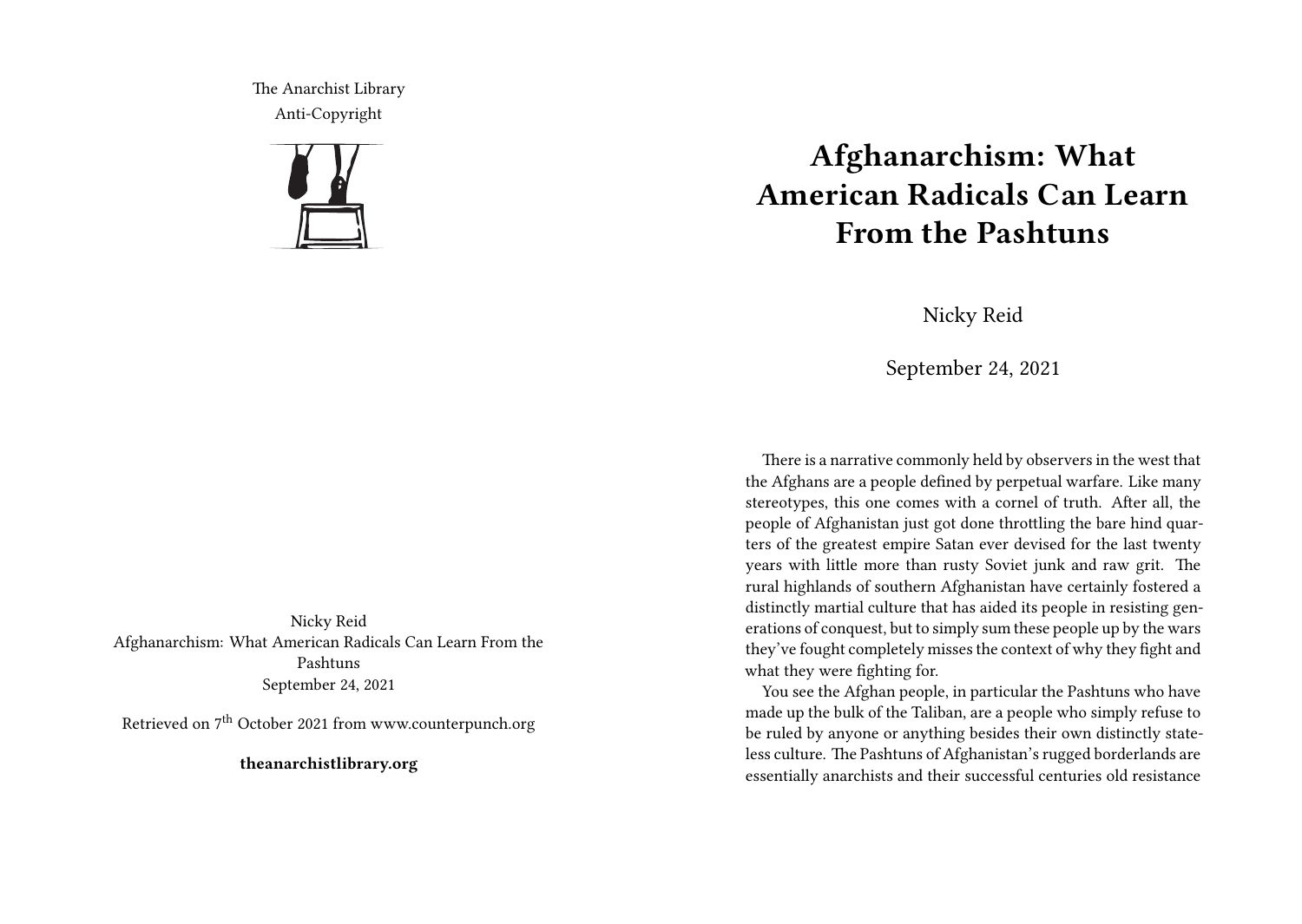to conquest didn't begin with the Soviets or the British or even Alexander the Great. It began with the first taxman sent by a local emir to those mountains, who was returned riddled with bullets for his trouble.

The rugged mountainous region now separated superficially by the Durand Line forming the border between what is now modern day Afghanistan and Pakistan has always been a distinctly wild country populated by hard men who love their rifles and hate being told what to do. This region was traditionally known as Yaghistan which roughly translates to the land of lawlessness and rebellion. But this title was clearly bestowed upon the rural Pashtuns by another simple minded outsider, for even though these people are certainly stateless, they are anything but lawless.

Pashtun society is governed by a strict code of honor known as Pashtunwali, or the way of the Pashtuns, which is upheld by decentralized local councils of elders and religious figures known as Jirgas. For centuries it has been the Jirgas and the Jirgas alone which have governed the land of lawlessness by settling disputes among the tribes. Every other form of rule has been stubbornly rejected and successfully resisted. No single entity has ever managed to hold a monopoly on the use of force in those mountains and many have tried. It wasn't until the 1940s, with advent of tanks and aerial bombardment in the region, that a central Afghan state was even able to successfully quell a tribal uprising and this fire superiority only gave Kabul the upper hand for a few decades before the Pashtuns could outfox them.

This is the real reason why 99% of all Afghan central governments, be they foreign or domestic, have failed, and this is why the Taliban has, against all logical odds, succeeded twice in consolidating power against seemingly insurmountable opposition. Despite this motley crew's crude brand of cruelty, they have always respected the rural Pashtun's iron will to rule themselves. And the Pashtuns in kind have found the Taliban's unique services to be quite useful. The Pashtuns view of the state is remarkably similar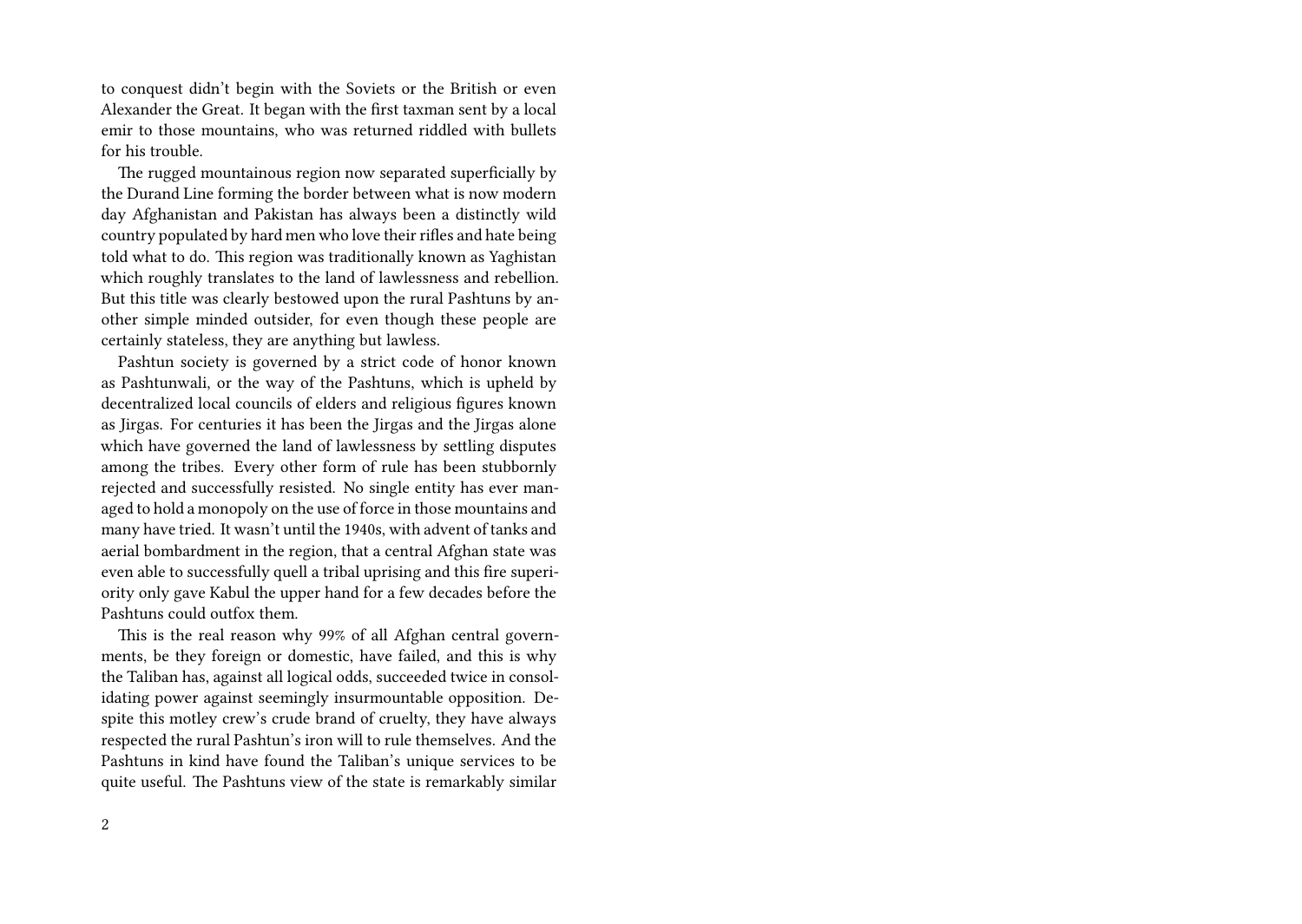to that of their fellow Islamic anarchists in Somalia's short lived Islamic Courts Union. They will tolerate the existence of a central power provided that it is purely used as a voluntary means of neutral conflict resolution.

The Pashtuns come to the government, and never the other way around, solely for judicial reasons, to seek an impartial third party to judge tribal disputes and prevent permanent warfare, and even then they do not seek out the traditional carceral role of a conventional western justice system, but merely a means of conflict resolution. It is only at the behest of the Pashtun anarchist Jirgas that the Taliban exists, not the other way around, and the Taliban knows it. The only reason these tribal renegades don't seek to overthrow power in Kabul is because they don't need to. Through pure force of will they have rendered the state totally irrelevant to their way of life and this is a phenomenal achievement.

This is not to say that Yaghistan is some kind of utopia. I did not choose to write this piece as a blind defense of some romanticized western view of the noble savage. Rural Pashtun society is rough and cruel. They have little respect for women and absolutely no use for Queer people like myself. Like many societies in Central Asia, theirs is rife with deep seated rivalries and seemingly endless blood feuds. But none of these flaws can take away from the fact that those people have made an astonishing achievement simply by existing as they do. The Pashtuns have succeeded where anarchists from Catalonia to Ukraine have failed. They have remained unruled for centuries under the constant bombardment of violent state meddlers of every conceivable variety. Kabul has been occupied by monarchs, communists, and capitalists and the borderlands have remained anarchist.

I can't help but to be inspired by this magnificent achievement and yet most of my fellow left anarchists are too consumed with identity politics to see these people as anything but backwoods savages in desperate need of western anarchist condescension to cure them of their evil ways. I don't like the Pashtun approach to most